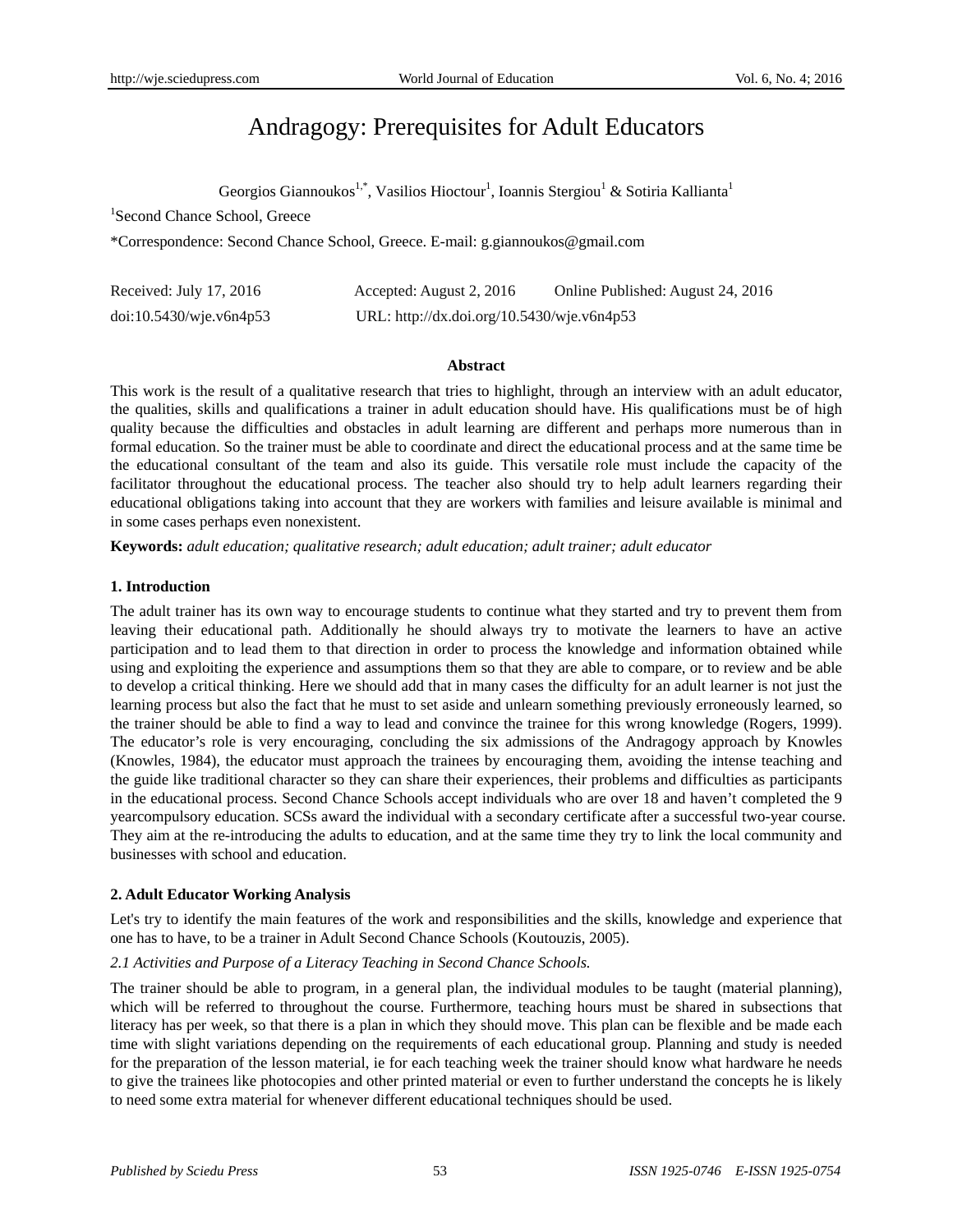## *2.2 Working Framework.*

Here the trainer must know the weekly teaching hours i.e. what days and what hours he should be at school, when the beginning and end of the school year is, and what school days the school will be closed due to holidays. He should also know which days there will be festivities and what are the obligations of the organization concerning these celebrations. Additionally he should know which classrooms can be used and, in the hall of trainers, which office and which cabinets can be used if needed. Each instructor must know what technical equipment may be used, such as photocopiers, computers, printers, projectors, etc., if he is allowed to use the laboratories and to what extent, and what access he has to the school records as protocol, correspondence, students register etc. He should also be aware of all the rest of the teaching staff for possible cooperation between literacies and for the smooth running of the school. Especially for the Second Chance Schools that operate in prisons there are some peculiarities the instructor should be aware of. He should know that each time you enter the area of the prison will be subject to control by the guards, he should not have a mobile phone with him or any sharp objects such as knives etc. and also that any transaction with the prisoners-trainees is prohibited.

## *2.3 Knowledge and Experience.*

Teaching a literacy in Second Chance Schools, apart from the knowledge someone is needed to have to teach the subject of the literacy, which can be proved by a corresponding title university or technological education studies, should also have some expertise in teaching adults. This can be proved by any previous teaching experience either in the same or a similar institution. Postgraduate studies, trainings and conferences on adult education are useful and necessary in this area. Knowledge of the use of technology such as computers and various media are considered additional qualifications which can be of use.

# *2.4 Other Characteristics and Other Skills.*

Given that in a school each teacher has some other obligations in addition to teaching, they may be the recording of absences of trainees and information about them, the export of various statistical data regarding the characteristics of the learners such as age, sex, marital status, etc., filling and distribution progress sheets, preparation and coordination of a festive event, completion and maintenance of some of the school books as protocol, register students, etc., and possible participation in students candidate interviews when its about learners in jail (note that the interview is the selection way of students when the number of applications exceeds the prescribed number).

## *2.5 The Specific Performance Requirements.*

The institution which oversees and coordinates the Second Chance Schools expects from the instructor in charge of teaching literacy, to be working in this school certain hours and days each week, which should not exceed eleven hours per week. This will appear in the contract to be signed by the organization and the learner. Every semester the teacher is also required to deliver in writing a descriptive assessment of trainees to the teacher in charge of each department, who in turn should summarize these evaluations of all literacy and then prepare an overall assessment based on the previous which will then be distributed to the trainees. The institution also specifies that every month there should be a meeting of teachers on completion of the course, in order to discuss any problems encountered regarding the operation of the school or the learners.

# *2.6 The Relationships with Other Members of the Organization.*

The trainer will report to the school principal for any problems faced either by colleagues or learners. In the event that the school works in a prison, when the trainer carries a potential problem to the director of the school he will in turn transfer the problem to the director of the prison or the warden, to find a solution.

# **3. Characteristics of an Adult Educator**

The qualitative research interview with the adult instructor took place in Lamia, Greece on the 19/11/2015. The transcript of the interview can be found in the Annex of this paper. The respondent is an experienced trainer in adult education. According to the respondent an adult instructor is a difficult and multidimensional role. An important skill that should be held by the teacher is the flexibility he should have regarding the adjustment of the teaching modules and the course's teaching material according to the educational group he has. Also an important skill is the ability to increase or reduce the rate of instruction and adapt every time depending on the cognitive skills of each learner. So we observe that this adult instructor, according to all that is reported to us, has great experience in this difficult educational process-course. In addition to having suitably trained through various relevant seminars and conferences, thus obtaining the necessary background knowledge on the theoretical learning models, principles and philosophy of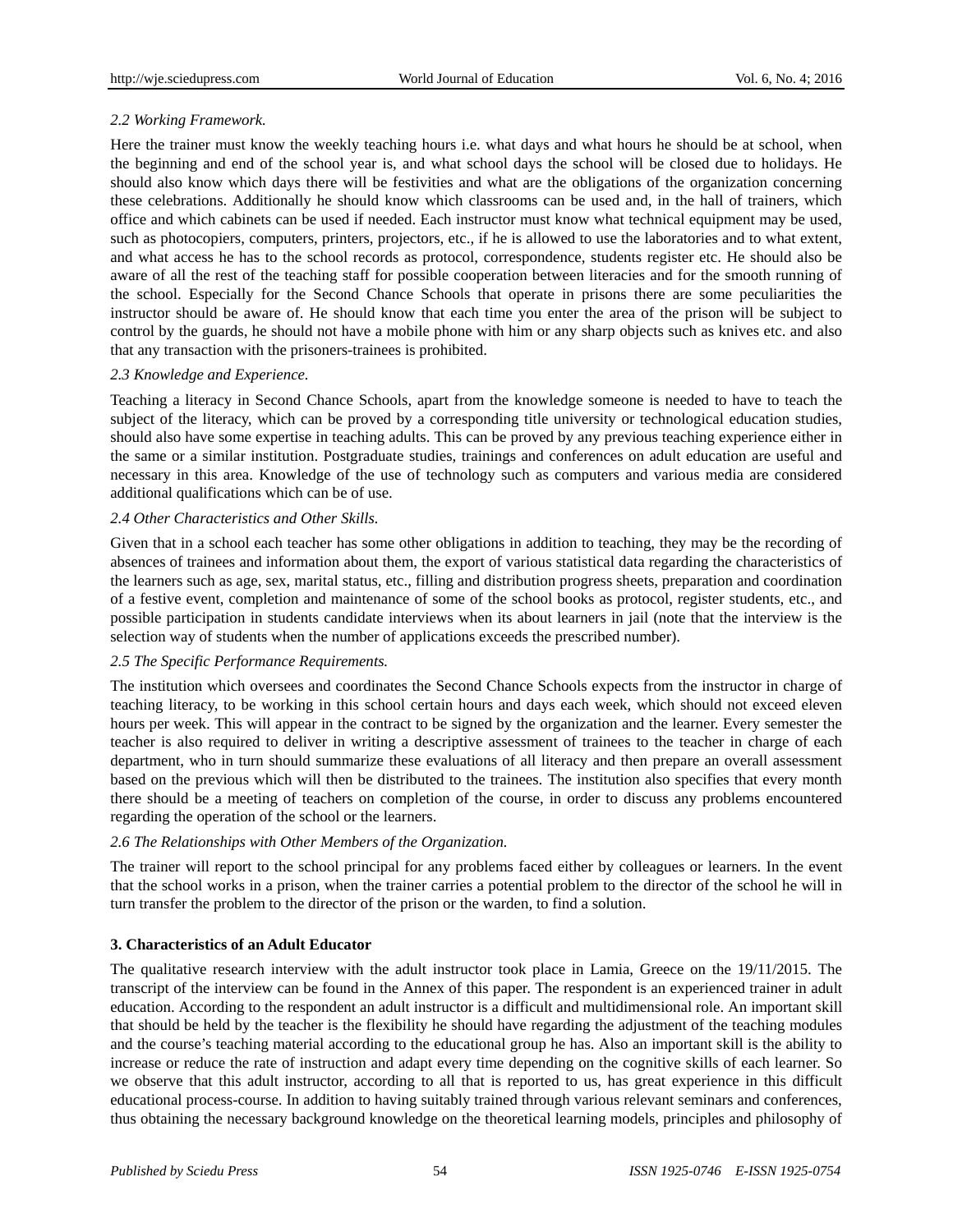adult education, we see that in the act he tries to apply these models to have a suitable and desired effect. Considering the prevailing theory of adult education models and in particular the theory of Andragogy of Malcolm Knowles (Knowles, 1984), the theory of Social Change of Paulo Freire (Freire, 1970) and the theory of transformative learning of Jack Mezirow Learning (Mezirow, 2007) we see that the teacher in the interview is using data from the above three models taking each time the characteristics he deems necessary for the individual learning process in which he participates (Kokkos, 2005).

#### **4. Educational Techniques in Adult Education**

From the interview we see that this trainer uses a variety of instructional techniques to get the desired result. These are suggestion, brainstorming, work in groups, role play and simulation. Let's look at some examples, the trainer with the technique of ''suggestion'' gives the group the necessary knowledge on how to fill out an application and then asks each student to write an application with his own data. Regarding the technique of ''brainstorming'' the trainer could give the team a word to elaborate the concept of this word. That will require learners to report the words that come spontaneously to their minds when they hear the word announced by the instructor. Then write all the words that are said in the table without criticism and without any modification. When everyone has finished he proceeds to the conceptual explanation of each word and adds some of his own words. Finally the words that fit more with the original word given are selected. Another example based on the teaching technique ''work in groups'' is the following. The assembly is divided into two groups (or more), so that each one can seek out employment advertisements in newspapers. The trainer distributes real items he has taken from newspaper clippings about finding a job. Each team will have to find items that fit to its members. Groups seek ads simultaneously and have at their disposal a specific time that the instructor has set. By the end of this time, the representative of each team shall communicate to all the items that were selected. The teacher coordinates the entire process and debates and helps with the interpretation of the various terms that may confuse the learners.

Using the technique ''role play'', he could choose some of the trainees to impersonate the unemployed to be interviewed by the potential future employer. The trainer comes to the role of the employer and begins the interview with each one of these students while the others watch and take notes. Each interview is followed by a discussion involving everyone, analysing identified weaknesses. Finally with regard to the simulation, which is a kind of role play, the trainer could divide the students into groups and share some photos of various professions to each one. Then he could ask the members of each team to guess the profession each photo describes and thus to start a discussion about it.

#### **5. Conclusions**

The trainer of the interview teaches the Greek language in a Second Chance School in which many foreigners attend. According to respondents, the trainees are diverse educational groups of various ethnicities, ages, religions with different educational and knowledge bases. Most of them do not know how to write and read the Greek language. As is understandable, since the requirements of our age are ever increasing and also taking into account the current difficult economic climate, being able to to read and write is an asset essential and something which most often is the case in a job. If we look at the past and go back five years we will certainly see that again reading and writing the language was necessary assets for daily life, professional or everyday dealings with various institutions and organizations. But the fact that there was no financial crisis and manual labor was on demand, meaning that there were jobs in areas such as building construction, road construction, agriculture etc. This meant that there was no particular need for any economic migrant to know how to write and read the Greek language. But the difficulty that the economic migrant had when trying to converse with a public service such as the Migrants Department or the The Greek Manpower Employment Organization **(**OAED) was obvious and therefore knowledge of the Greek language was necessary. Today the employment data has changed significantly and considering the difficulty to find a job even though one has increased qualifications, we can easily conclude that the knowledge of writing and reading the Greek language is considered given and unquestionable. According to the newspaper Ethnos on 16/12/2011, which one can find posted on http://www.alfavita.gr/artrog.php?id=53077 site, unemployment rates in the third quarter of 2011 considering the level of studies as a criterion are recorded as follows: 25.1% for those who have not attended school, which is the highest percentage, 24.6% for those who have completed some classes of primary school, 20.1% for those who are higher technological education graduates while 13.9% are higher education graduates and finally 9.5% to holders of postgraduate and doctoral studies. So the economic migrant should be able to read and write because this way he could for example look at a newspaper in work finding items or he may even be able to fill out an application to the Employment Agency for a future job. In addition, the high school diploma that someone that has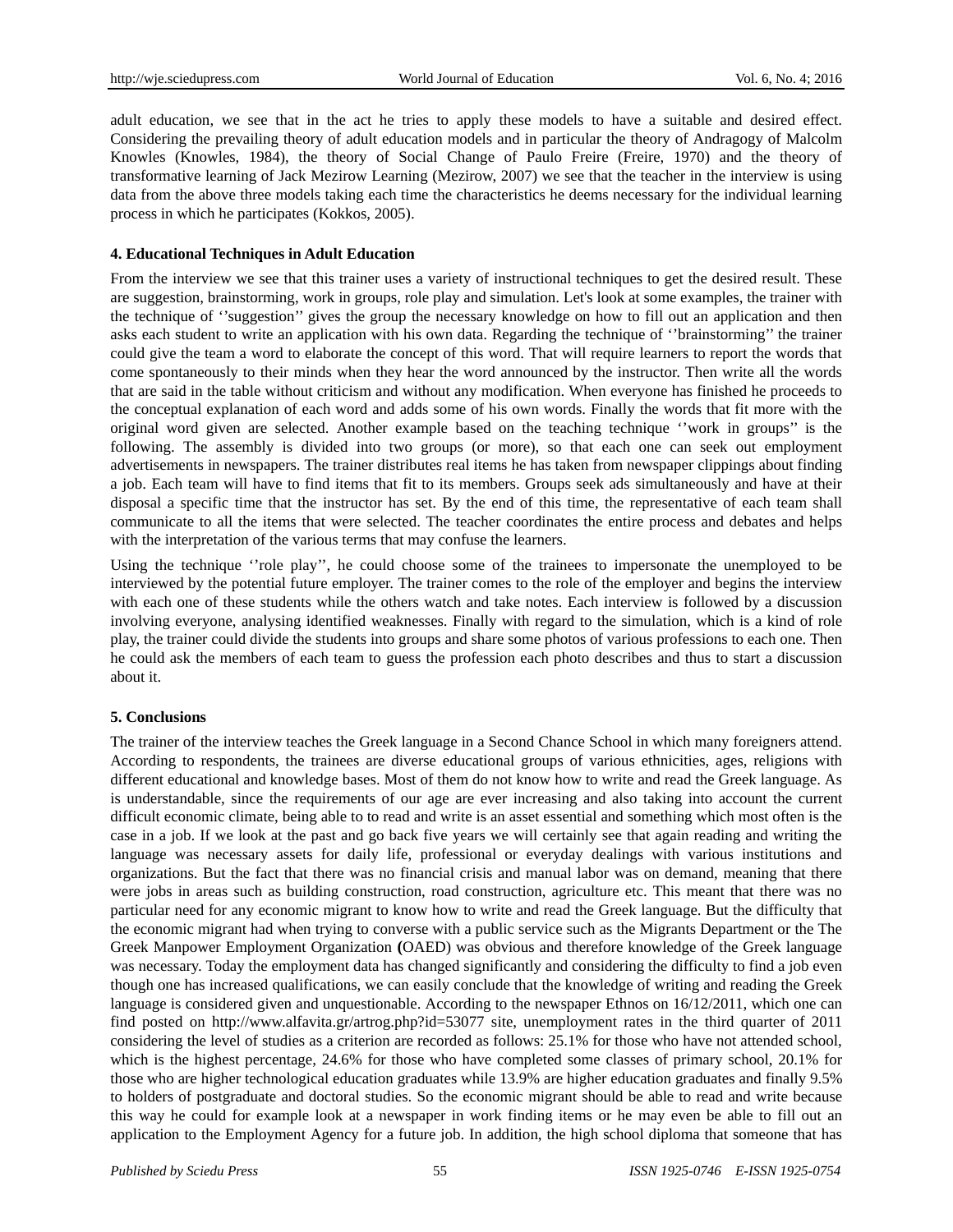finished the two courses in the School of Second Chance, will obtain, is equivalent to a high school diploma of the standard three-year education. Several jobs have compulsory education as a prerequisite qualification as well as some subsidized programs of OAED. Here we must point out that good language skills will help the learner to understand and other lectures that he will participate during the two courses. It is obvious that with the passage of time and taking into account the economic crisis that exists in our country and throughout Europe, in five years from now, the demands on qualifications and skills will be quite elevated than today because the jobs will be more and more limited, so that knowing how to read and write will be the least one needs for his work and personal life. Based on the above we can fill a table which shows the situation in the manual labour market in relation to the knowledge of writing and reading the Greek language today, five years ago and five years after (Karalis, 2005).

|                  | Situation in the manual labour<br>market | Required knowledge and skills<br>on the writing and reading of the<br>Greek language |
|------------------|------------------------------------------|--------------------------------------------------------------------------------------|
| Five years ago   | Good                                     | Not required                                                                         |
| Today            | Difficult                                | Necessary                                                                            |
| After five years | Very Difficult                           | Necessary                                                                            |

| Table 1. Status Table of Manual Labour Market in Relation to the Literacy of the Greek Language |
|-------------------------------------------------------------------------------------------------|
|-------------------------------------------------------------------------------------------------|

An important role of the adult educator is to be able to link the training of learners and the labour market, i.e. to give them the skills they need without tiring them with the possible details and perhaps more than the necessary and basic knowledge.

#### **References**

Freire, P. (1970). *Pedagogy of the Oppressed*. New York: Continuum.

- Karalis Th. (2005). *Design, Management, Evaluation Training Programs for Adults: Planning Programs. (Volume II).* Patra: HOU Publishing.
- Knowles, M. (1984). *Andragogy in Action*. San Francisco: Jossey-Bass.
- Kokkos, A. (2005). *Adult Education: Tracing the field.* Athens: Metechmio.
- Koutouzis, M (2005). *Planning, recruitment and human resources selection in adult education units*, in: Koutouzis, M., Prokou, E. (2005). Design*, Management, Evaluation Training Programs for Adults: Credit Management (Volume III)*. Patra: HOU Publishing.

Mezirow J. (2007). *The Transformative Learning*. Athens: Metechmio.

Rogers, A. (1999). *The Adult Education*. Athens: Metechmio.

#### **Annex**

Transcript of the interview

- Tell us about your studies and your involvement as adult trainer

- I finished the faculty of Philosophy and done postgraduate studies. I have also successfully completed training seminars on adult education as well as adult education for vulnerable social groups and teaching in Second Chance Schools. I have also participated in seminars and conferences on learning the Greek language to immigrant employees.

- From what I understand you have significant experience in adult education. What in your opinion are the desired characteristics, qualifications and skills necessary an adult instructor must have.

- The role of the adult educator is multifaceted. I believe that the teacher has to act as a comprehensive coordinator of the educational process, as a consultant, facilitator, guide and facilitator on the path to knowledge, motivation for activity, processing of knowledge, experiences and assumptions available to the trainees. Let us not forget that it is sometimes very difficult to change the wrong impression and position of an adult student over a topic. To "unlearn" something requires a lot of experience from the instructor. Moreover, I would say that it is useful for the instructor to